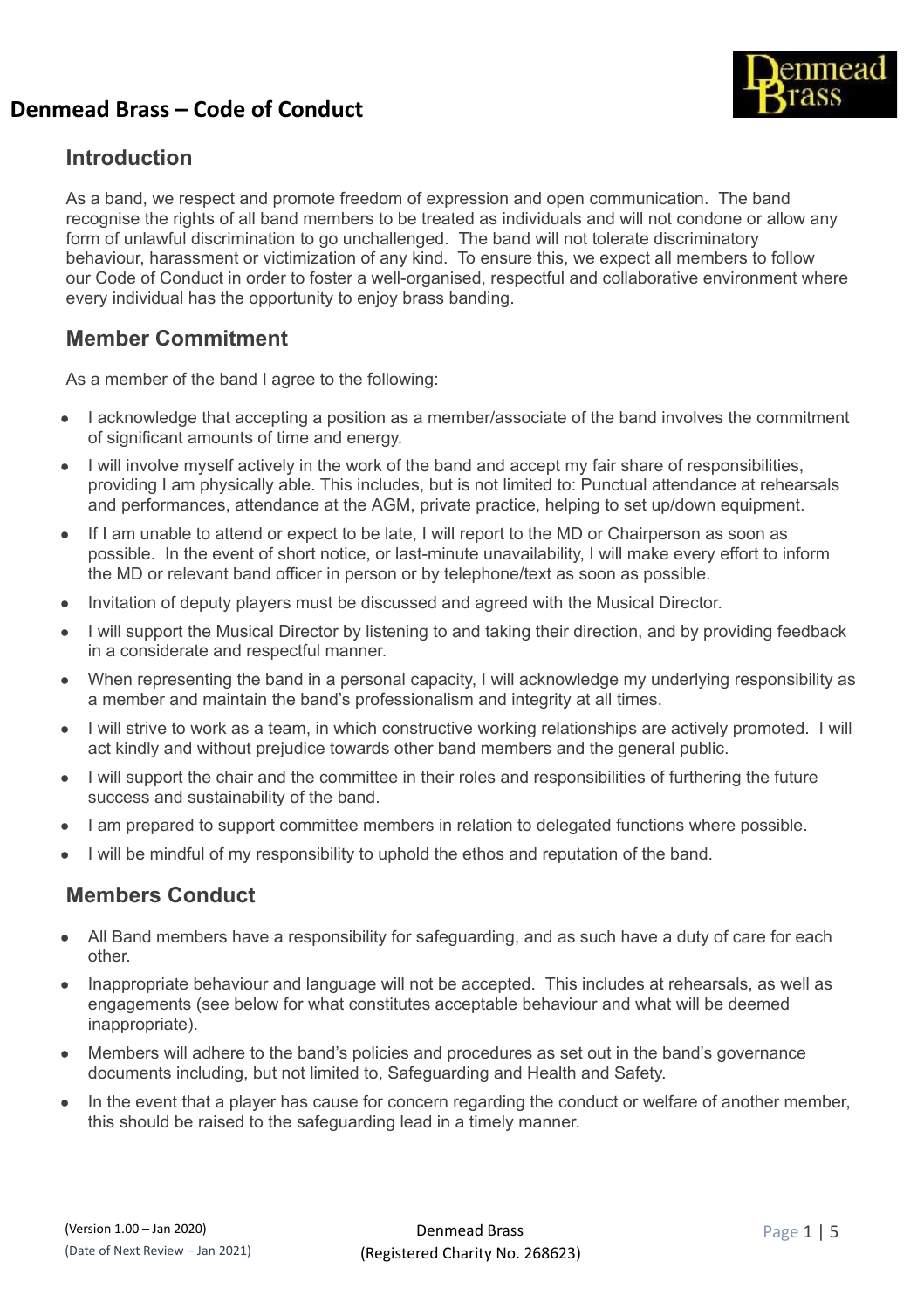

- Playing Members are expected to have their music parts available at all times for rehearsals and engagements. If, for any reason, a player cannot attend a rehearsal or engagement, he/she must ensure that the music is forwarded to the band or left with the band in anticipation of their absence.
- Band members are expected to assist with the setting up and packing away of chairs, stands and equipment (including percussion) at rehearsals and engagements.
- Band members should arrive at engagement venues by the time stated wearing the specified uniform.
- Unless group transport has been arranged by the band, transport to rehearsals and concerts is the responsibility of the individual or parent/carer of minors. The band does not hold any responsibility for the welfare of a band member during transit. If a parent/carer makes a personal arrangement with a band member, the band member should follow the best practice guidelines shown in the table below.

#### **Appropriate behaviours**

- Treat other band members, including children and young people, with respect and dignity.
- Encourage and support children and young people in the band, but avoid having (or being perceived to have) 'favourites'.
- In general, avoid being alone with children and young people under 18 who are band members, unless you are their parent or carer.
- If it is necessary to be alone with a child or young person:
	- o Make sure another adult knows where you are and approximately how long you will be
	- o Invite the child or young adult to bring a friend
	- o Leave the door open of the room you are in
	- o Move into the centre of the room so you are in plain view
- Avoid physical contact with children and young people in the band unless it is necessary for a particular activity, or if the person in question or someone at risk from them, has been or is about to be injured.
- If physical contact cannot be avoided, seek permission of the child or young person wherever possible and ensure they are comfortable with what you are going to do.
- If a child or young person talks to you about something confidential, ensure that they understand that you will not share the information without their consent except in specific circumstances relating to child protection or safeguarding.
- If you are told or see something regarding a child or young person that causes you to have a safeguarding concern, follow the band safeguarding procedures and contact the Safeguarding Lead as soon as possible.
- Outside band activities, avoid contacting children or young people who are band members unless this is via their parents and part of a family friendship.
- Be aware that children and young people in the band will look up to you; it is important that you model responsible and considerate behaviours associated with appropriate professional/personal boundaries.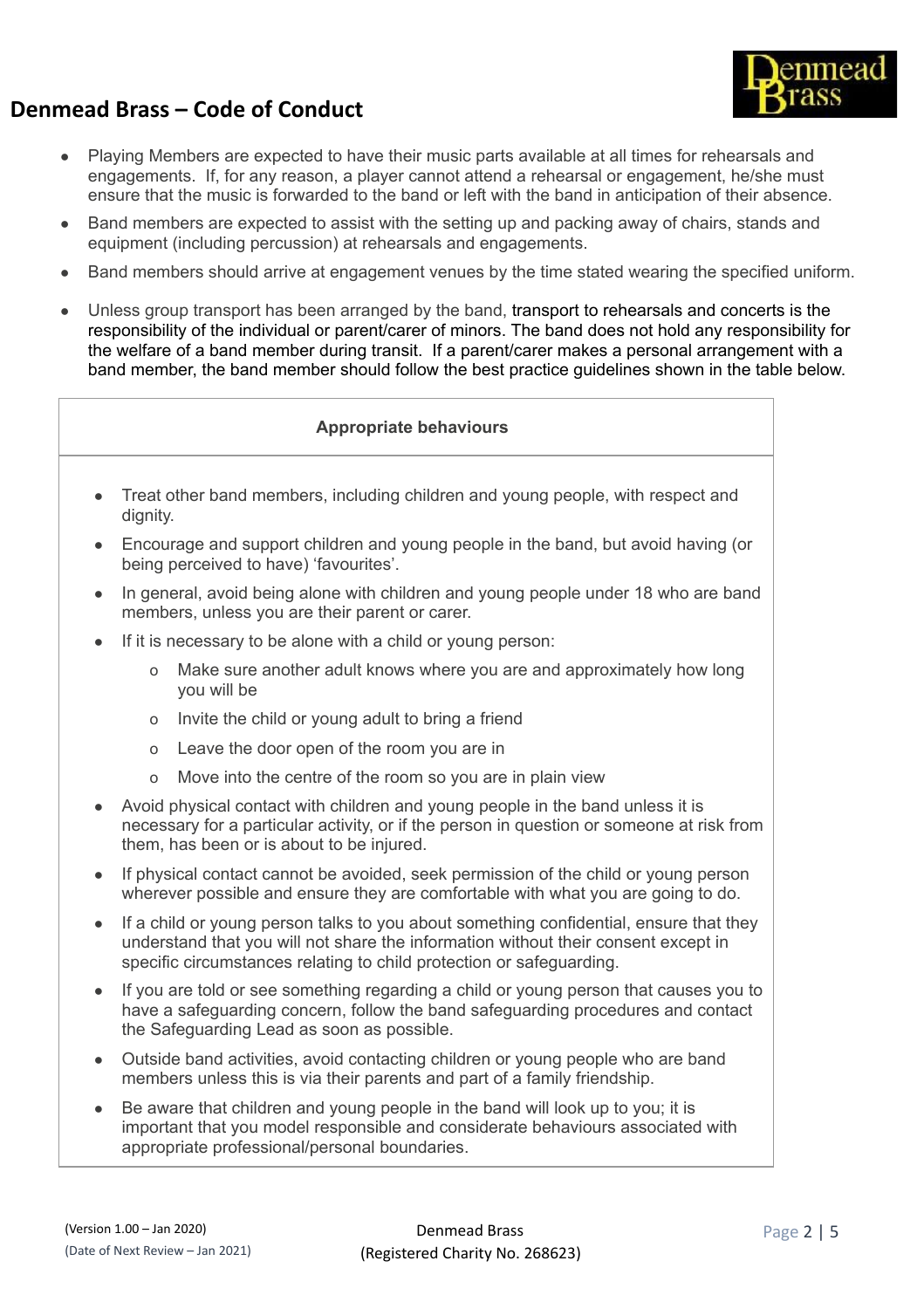



- Do not give your personal telephone number, email address or social media contact details to children or young people in the band.
- Do not develop individual friendships with children and young people in the band except as part of a family friendship.
- Band members who have made private transport arrangements with a parent/carer should:
	- o Where possible, avoid travelling with the young person alone
	- o Agree pick up and drop off arrangements with parents.
	- o Ask the young person to sit in the rear of the car, particularly if you are alone.
	- o Have a contact number for the parent
	- o Drive within the law
- Be mindful of your use of language during band activities, especially when children and young people are around.
- If you are involved with the band in a teaching or leading capacity, do not, in general, accept, or give, gifts or money to children or young people you work with. If you are presented with a token 'thank you' gift from a child, accept it with thanks and inform the Safeguarding Lead. If you wish to present a token gift to a child or young person for a specific reason, this should be discussed and agreed in advance with the Safeguarding Lead.

#### **Inappropriate & Prohibited Behaviours**

- Hitting or striking another band member, whether this is a child or adult.
- Verbally abusing (including shouting or swearing at) another band member.
- Deliberately humiliating or undermining another band member.
- Inappropriate intimate touching, sexual conversations or use of sexual innuendo, with a child or young person, or in the presence of a child or young person.
- Developing, or implying, sexual relationships with children and young people in the band.
- Encouraging, or knowingly being involved in, another band member committing a crime.
- Taking illegal substances before or during band activities.
- Being intoxicated at a band event.
- Using digital technology to groom a child or adult or to abuse them in any way.
- Creating, sharing or downloading abusive images of children or adults.
- Bringing the band into disrepute through inappropriate use of social media.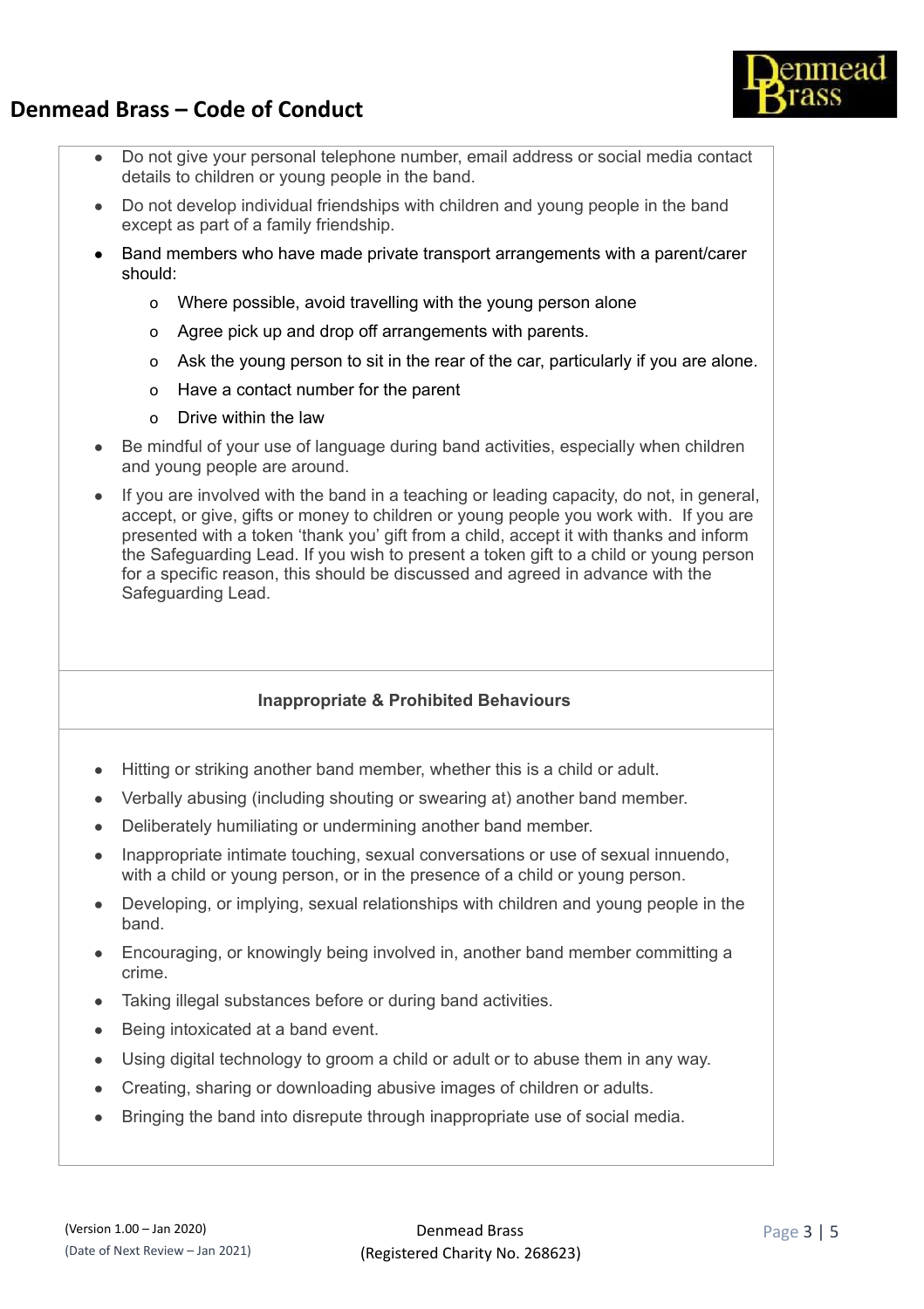

## **Property Care**

- Members who are issued with band property, including, instruments, lyres and mutes will be required to sign the appropriate property register on issue of the property. The register will also be signed by a committee member when the item is returned to the band.
- Members are expected to maintain any property issued to them, keeping it clean and in good working order, in line with the Instrument and insurance guidelines contained in the Bands welcome pack Any damage or concerns about instruments or other equipment should be reported as soon as possible, to the band leader.
- Members will return to the band any property issued to them, when requested by the Executive Committee or when leaving the band.
- Playing members are expected to keep music parts in good order and tidy within the rehearsal and engagement folders.
- Members who wish to borrow individual parts of music from the library will be required to sign the Music Loan Register and return the music at the earliest opportunity.
- Members will respect all kinds of incorporeal property (such as trademarks and copyright).

#### **Personal Appearance**

Members will follow the band's dress code and personal appearance guidelines when performing. Details of the Uniform requirements can be found in the Welcome Pack.

Appearance must be smart and professional, both on and off stage.

#### **Conflicts of interest**

- Members will declare any conflicts of interest should they arise.
- Members will record any pecuniary or other business interests that they have in connection with the band's business. If any such conflicted matter arises, they will elect to be absent during decision making regarding the conflicted matter.
- Members will act in the best interests of the band as a whole and not as a representative of any other group.

#### **Confidentiality**

Members will observe complete confidentiality when matters are deemed confidential, or where they concern specific band members, at all times.

## **Compliance**

Members will protect the band's legality regarding all environmental, safety and fair dealing laws.

# **Breaching the Code of Conduct**